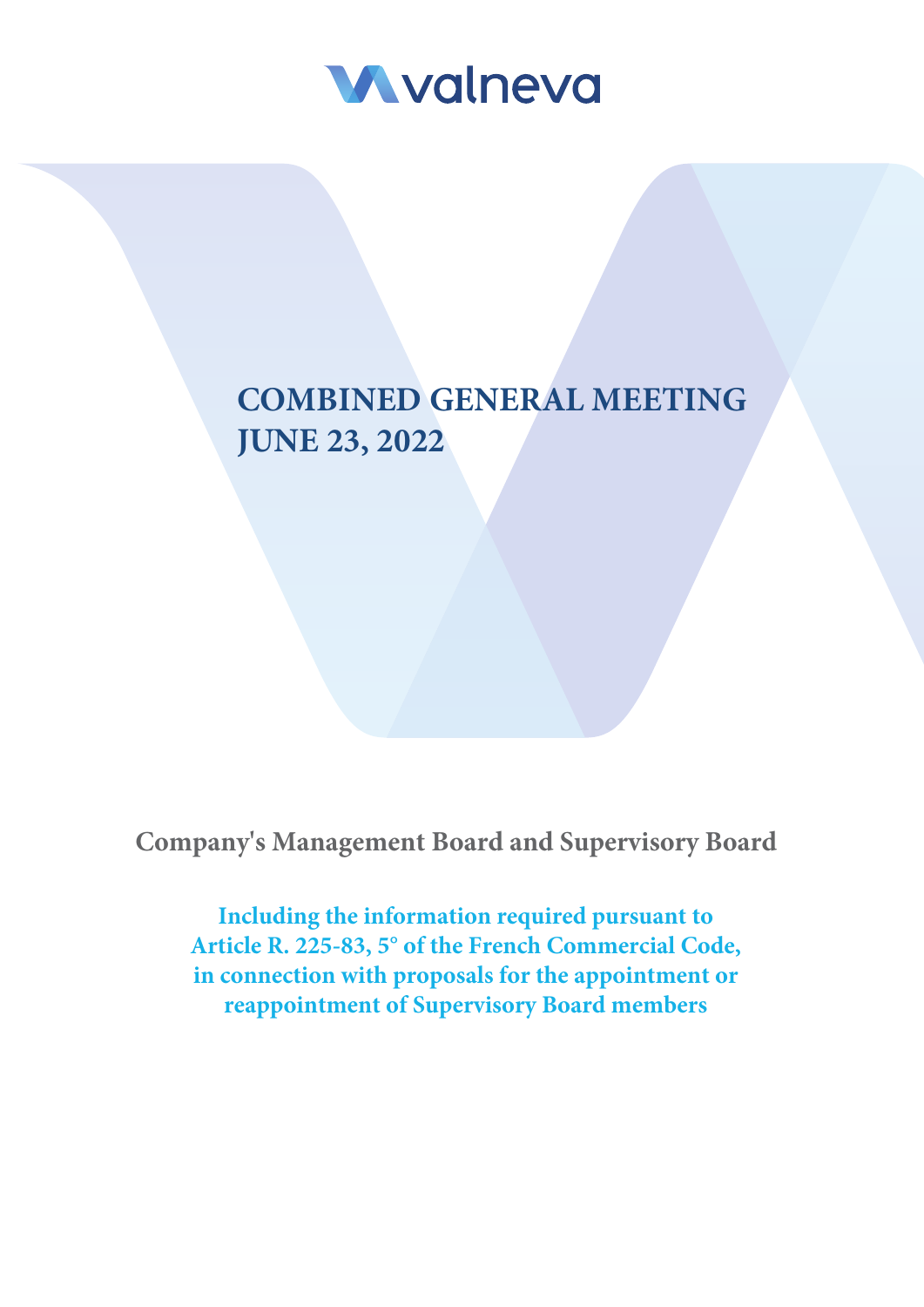

#### **VALNEVA**

## A European company (*Societas Europaea* or SE) with a Management and a Supervisory Board Share capital: €16,170,314.40 Registered office: 6 rue Alain Bombard, 44800 Saint-Herblain (France) Nantes Companies Register (RCS) No. 422 497 560

#### **COMPANY'S MANAGEMENT BOARD AND SUPERVISORY BOARD**

\_\_\_\_\_\_\_\_\_\_\_\_\_\_\_\_\_\_\_\_\_\_\_\_\_\_\_\_\_\_\_\_\_\_\_\_\_\_\_\_\_\_\_\_\_\_\_\_\_\_\_\_\_\_\_\_\_\_\_\_\_\_\_\_\_\_

#### **1. MANAGEMENT BOARD**

The Company's Management Board is currently composed of the following members:



# Mr. Thomas Lingelbach

#### **CHAIR OF VALNEVA SE'S MANAGEMENT BOARD — PRESIDENT & CEO (58 YEARS OLD)**

*First appointment to Valneva SE's Management Board by the Supervisory Board on May 10, 2013 (with effect as from May 28, 2013) End of current term of office at the 2022 General Meeting called to approve the annual financial statements for the fiscal year ended December 31, 2021*

*Reappointment by the Supervisory Board of March 15, 2022, for a period of 3 years expiring at the end of the 2025 General Meeting called to approve the annual financial statements for the fiscal year ended December 31, 2024*

| Offices and positions currently held<br>in any company other than Valneva SE <sup>(1)</sup>                       | Offices and positions previously held in any company<br>other than Valneva SE (in the last five years)                                               |  |  |
|-------------------------------------------------------------------------------------------------------------------|------------------------------------------------------------------------------------------------------------------------------------------------------|--|--|
|                                                                                                                   | COMPANIES INCORPORATED UNDER AND GOVERNED BY FRENCH LAW                                                                                              |  |  |
| <b>Valneva France SAS</b><br>Membre du Comité de supervision<br>(Supervisory Board member)<br>Since February 2019 | $\overline{a}$                                                                                                                                       |  |  |
|                                                                                                                   | COMPANIES INCORPORATED UNDER AND GOVERNED BY THE LAW OF OTHER COUNTRIES                                                                              |  |  |
| Grätzelmixer GmbH<br>Geschäftsführer<br>Since September 2017<br><b>Valneva UK Limited</b>                         |                                                                                                                                                      |  |  |
| Director<br>Since October 2015                                                                                    |                                                                                                                                                      |  |  |
| Valneva Sweden AB<br>Chair of the Board<br>Since February 2015                                                    |                                                                                                                                                      |  |  |
| Valneva Canada Inc.<br>Member of the Board of Directors<br>Since January 2015                                     |                                                                                                                                                      |  |  |
| <b>Vaccines Holdings Sweden AB</b><br>Chair of the Board<br>Since December 2014                                   |                                                                                                                                                      |  |  |
| Valneva Austria GmbH<br>Geschäftsführer<br>Since August 2013                                                      |                                                                                                                                                      |  |  |
| Valneva USA Inc.<br>• President & CEO<br>Since November 2012<br>• Director<br>Since August 2008                   |                                                                                                                                                      |  |  |
| <b>Valneva Scotland Ltd.</b><br>Director<br>Since December 2006                                                   |                                                                                                                                                      |  |  |
|                                                                                                                   | <b>OTHER POSITIONS</b>                                                                                                                               |  |  |
|                                                                                                                   | <b>Hookipa Biotech GmbH</b><br>Chair of CMC (Chemicals Manufacturing and Controls)<br><b>Advisory Board</b><br>From January 2019 until December 2021 |  |  |

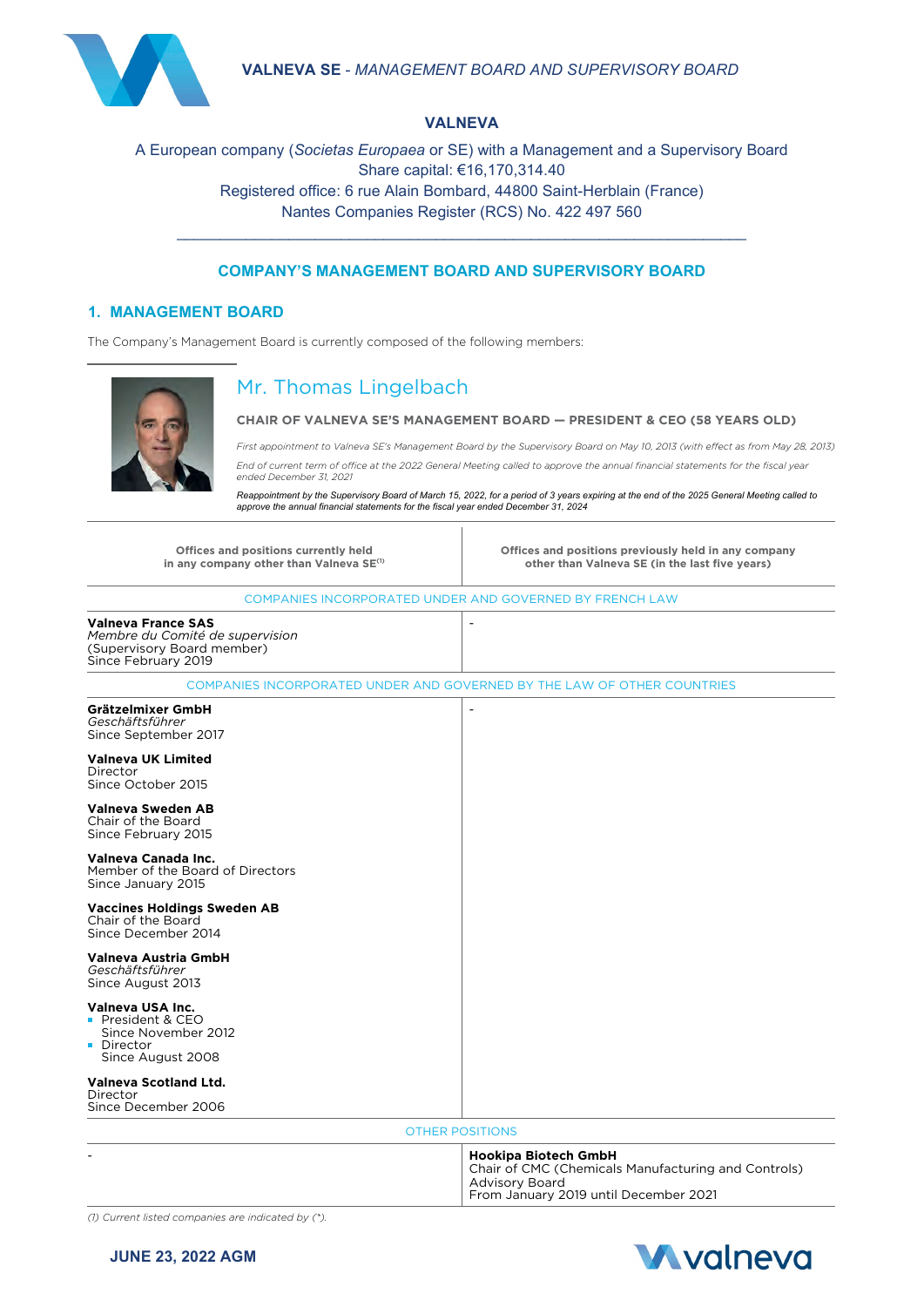



# Mr. Franck Grimaud

#### **MEMBER OF VALNEVA SE'S MANAGEMENT BOARD —** *DIRECTEUR GÉNÉRAL* **& CBO (56 YEARS OLD)**

*First appointment to Vivalis SA's (now Valneva SE) Management Board by the Supervisory Board on November 29, 2002*

*End of current term of office at the 2022 General Meeting called to approve the annual financial statements for the fiscal year ended December 31, 2021*

Reappointment by the Supervisory Board of March 15, 2022, for a period of 3 years expiring at the end of the 2025 General Meeting called to<br>approve the annual financial statements for the fiscal year ended December 31, 202

**Offices and positions currently held** in any company other than Valneva SE<sup>(1)</sup> **Offices and positions previously held in any company other than Valneva SE (in the last five years)** COMPANIES INCORPORATED UNDER AND GOVERNED BY FRENCH LAW **Valneva France SAS** *Président* (President) Since February 2019 - **BliNK Biomedical SAS** *Membre du Comité de supervision* (Supervisory Board member) Since January 2015 - COMPANIES INCORPORATED UNDER AND GOVERNED BY THE LAW OF OTHER COUNTRIES **Valneva Scotland Ltd.** Director Since June 2017 **Valneva USA Inc. Director** Since December 2015 ■ Deputy CEO ■ Since December 2015 **Valneva UK Limited** Director Since October 2015 **Valneva Sweden AB** Board member Since February 2015 **Valneva Canada Inc.** ■ Member of the Board of Directors ■ Since January 2015 **President** Since January 2015 **Vaccines Holdings Sweden AB** ■ Board member Since December 2014 Managing Director Since December 2014 **Valneva Austria GmbH** *Geschäftsführer* Since August 2013 **Grimaud (Deyang) Animal Health Co Ltd.** Board member From September 2000 to February 2019 **Valneva Toyama Japan K.K.** (Company liquidated on December 17, 2018) Representative Director & President From April 2011 to December 2018 **Chengdu Grimaud Breeding Farm Co Ltd.** Board member From January 2000 to July 2018 OTHER POSITIONS **Fonds Pays de la Loire Participations** Chair of the Governing Board (*Président du Conseil de direction)* Since September 2016 **Atlanpole Biothérapies** ■ President *(Président)* Since February 2018 ■ Board member *(Administrateur)* Since January 2015 **Atlanpole Biothérapies** Treasurer *(Trésorier)* January 2015 to February 2018

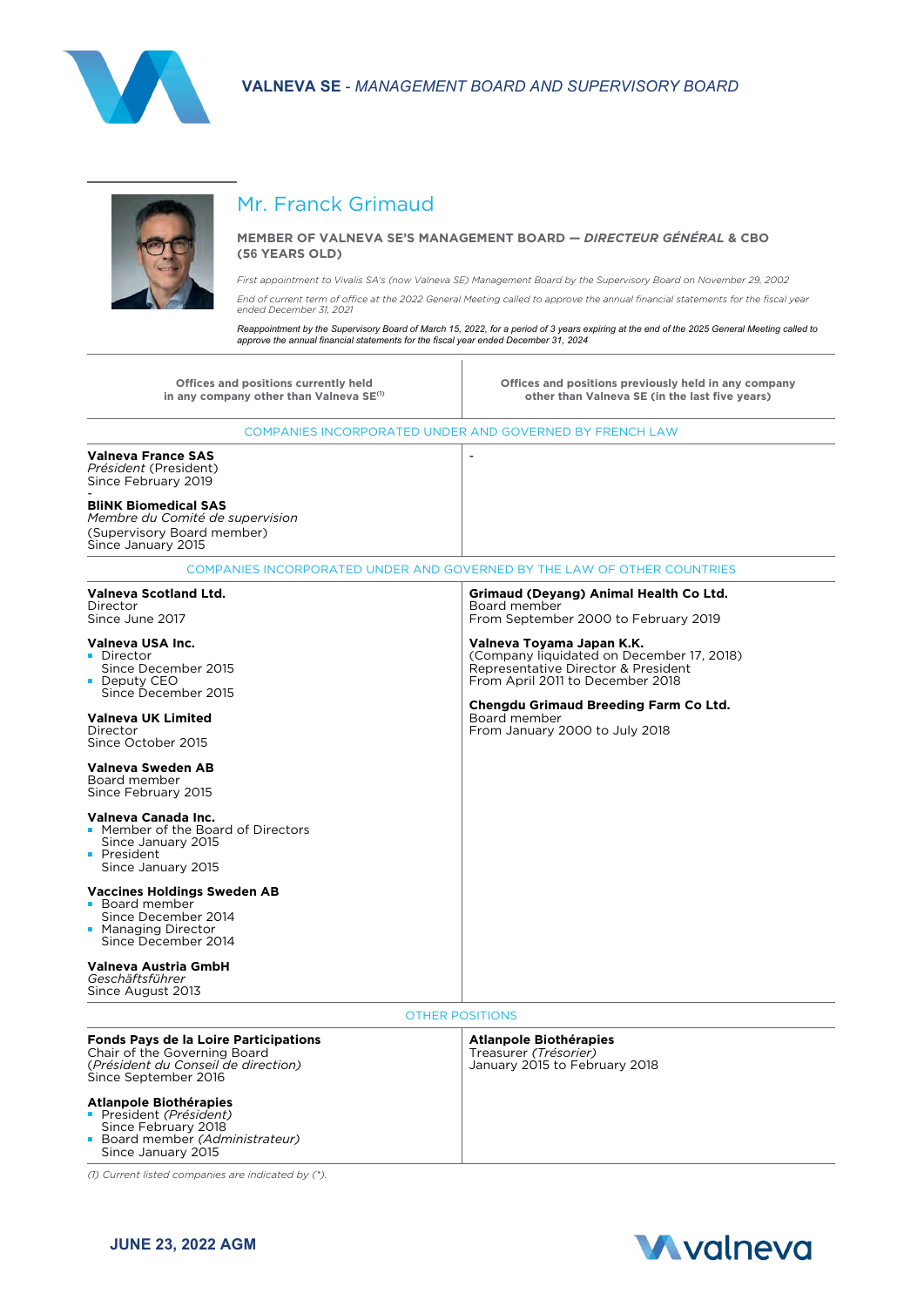



# Mr. Frédéric Jacotot

#### **MEMBER OF VALNEVA SE'S MANAGEMENT BOARD — GENERAL COUNSEL & CORPORATE SECRETARY (58 YEARS OLD)**

*First appointment to Valneva SE's Management Board by the Supervisory Board on March 21, 2017 (with effect as from April 1, 2017) End of current term of office at the 2022 General Meeting called to approve the annual financial statements for the fiscal year* 

*ended December 31, 2021* Reappointment by the Supervisory Board of March 15, 2022, for a period of 3 years expiring at the end of the 2025 General Meeting called to<br>approve the annual financial statements for the fiscal year ended December 31, 202

| Offices and positions currently held<br>in any company other than Valneva SE <sup>(1)</sup>                                | Offices and positions previously held in any company<br>other than Valneva SE (in the last five years) |
|----------------------------------------------------------------------------------------------------------------------------|--------------------------------------------------------------------------------------------------------|
|                                                                                                                            | COMPANIES INCORPORATED UNDER AND GOVERNED BY FRENCH LAW                                                |
| <b>Valneva France SAS</b><br>Président du Comité de supervision<br>(Chair of the Supervisory Board)<br>Since February 2019 | $\overline{\phantom{a}}$                                                                               |
|                                                                                                                            | COMPANIES INCORPORATED UNDER AND GOVERNED BY THE LAW OF OTHER COUNTRIES                                |
| Valneva Sweden AB<br>Board member<br>Since June 2017                                                                       | $\overline{\phantom{a}}$                                                                               |
| <b>Vaccines Holdings Sweden AB</b><br>Board member<br>Since June 2017                                                      |                                                                                                        |
| Valneva Austria GmbH<br>Geschäftsführer<br>Since September 2017                                                            |                                                                                                        |

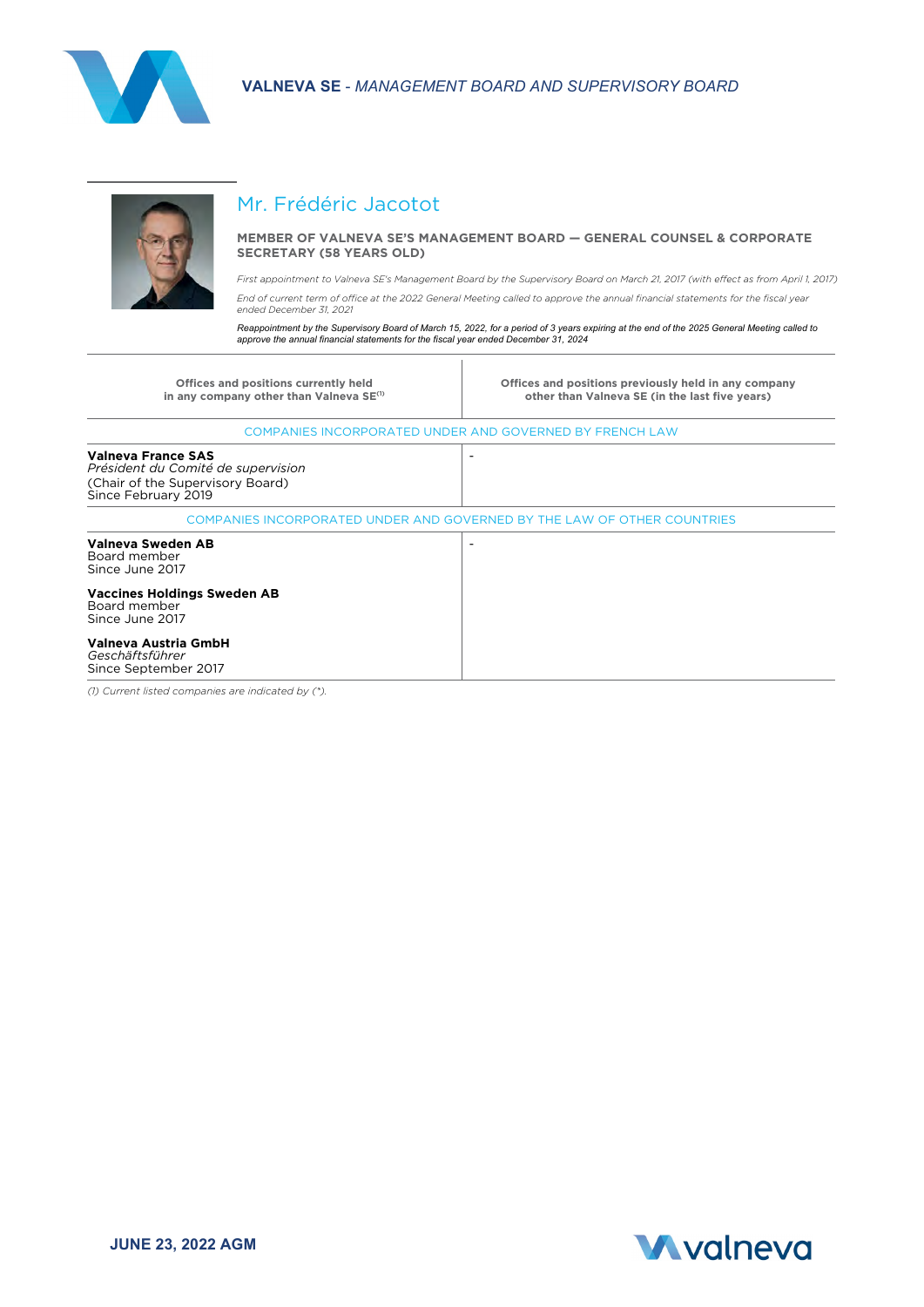



# Mr. Juan Carlos Jaramillo

#### **MEMBER OF VALNEVA SE'S MANAGEMENT BOARD — CHIEF MEDICAL OFFICER (51 YEARS OLD)**

First a*ppointment to Valneva SE's Management Board by the Supervisory Board on June 17, 2020 (with effect as from October 1, 2020)*

*End of* current *term of office at the 2022 General Meeting called to approve the annual financial statements for the fiscal year ended December 31, 2021*

Reappointment by the Supervisory Board of March 15, 2022, for a period of 3 years expiring at the end of the 2025 General Meeting called to<br>approve the annual financial statements for the fiscal year ended December 31, 202

| Offices and positions currently held<br>in any company other than Valneva SE <sup>(1)</sup>                                                      | Offices and positions previously held in any company<br>other than Valneva SE (in the last five years)                                                                                                                                           |
|--------------------------------------------------------------------------------------------------------------------------------------------------|--------------------------------------------------------------------------------------------------------------------------------------------------------------------------------------------------------------------------------------------------|
|                                                                                                                                                  | COMPANIES INCORPORATED UNDER AND GOVERNED BY FRENCH LAW                                                                                                                                                                                          |
| Valneva France SAS<br>Membre du Comité de supervision<br>(Supervisory Board member)<br>Since November 2020                                       |                                                                                                                                                                                                                                                  |
|                                                                                                                                                  | COMPANIES INCORPORATED UNDER AND GOVERNED BY THE LAW OF OTHER COUNTRIES                                                                                                                                                                          |
| Valneva Canada Inc.<br>Member of the Board of Directors<br>Since December 2020<br>Valneva Austria GmbH<br>Geschäftsführer<br>Since November 2020 | Daiichi Sankyo GmbH<br>Senior Vice President,<br>Head of Market Access & Pricing<br>From April 2017 to September 2020<br>Senior Vice President, European Head of Medical Affairs<br>and Market Access & Pricing<br>From April 2013 to March 2017 |
| Valneva USA Inc.<br>Director<br>Since November 2020                                                                                              |                                                                                                                                                                                                                                                  |
| Valneva Sweden AB<br>Board member<br>Since October 2020                                                                                          |                                                                                                                                                                                                                                                  |

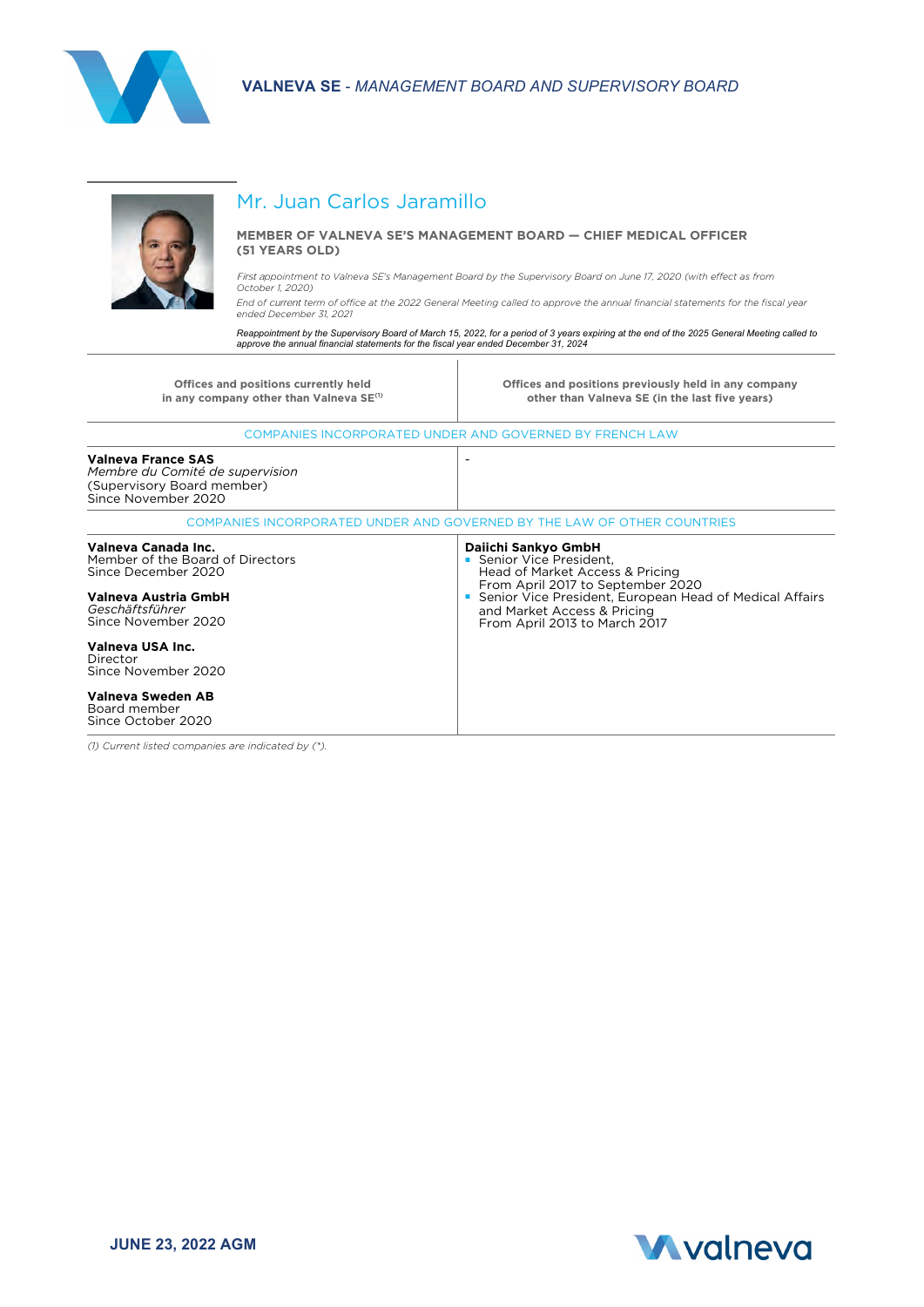



# Mr. Peter Bühler

#### **MEMBER OF VALNEVA SE'S MANAGEMENT BOARD - CHIEF FINANCIAL OFFICER (52 YEARS OLD)**

First a*ppointment to Valneva SE's Management Board by the Supervisory Board on July 28, 2021 (with effect as from January 1, 2022) End of* current *term of office at the 2022 General Meeting called to approve the annual financial statements for the fiscal year ended* 

*December 31, 2021* 

Reappointment by the Supervisory Board of March 15, 2022, for a period of 3 years expiring at the end of the 2025 General Meeting called to<br>approve the annual financial statements for the fiscal year ended December 31, 202

| Offices and positions currently held<br>in any company other than Valneva SE <sup>(1)</sup> | Offices and positions previously held in any company<br>other than Valneva SE (in the last five vears) |
|---------------------------------------------------------------------------------------------|--------------------------------------------------------------------------------------------------------|
|                                                                                             | COMPANIES INCORPORATED UNDER AND GOVERNED BY FRENCH LAW                                                |
|                                                                                             |                                                                                                        |
|                                                                                             | COMPANIES INCORPORATED UNDER AND GOVERNED BY THE LAW OF OTHER COUNTRIES                                |
| Valneva Austria GmbH<br>Geschäftsführer<br>Since January 2022                               | Alba Bioscience Ltd.<br>Member of the Board of Directors<br>From May 2021 to November 2021             |
| Valneva Sweden AB<br>Board member<br>Since January 2022                                     | <b>Quotient Biocampus Ltd.</b><br>Member of the Board of Directors<br>From May 2021 to November 2021   |
|                                                                                             | QBD (QS IP) Ltd.<br>Member of the Board of Directors<br>From January 2021 to November 2021             |
|                                                                                             | <b>Quotient Ltd.</b><br>Chief Financial OfficerFrom February 2020 to December<br>2021                  |
|                                                                                             | <b>Quotient Suisse SA</b><br>Member of the Board of Directors<br>From January 2020 to September 2021   |
|                                                                                             | Zaluvida AG<br><b>Chief Financial Officer</b><br>From April 2017 to March 2019                         |
|                                                                                             | <b>Stallergenes Greer Plc</b><br><b>Chief Financial Officer</b><br>From April 2013 to April 2017       |

 $\overline{1}$ 

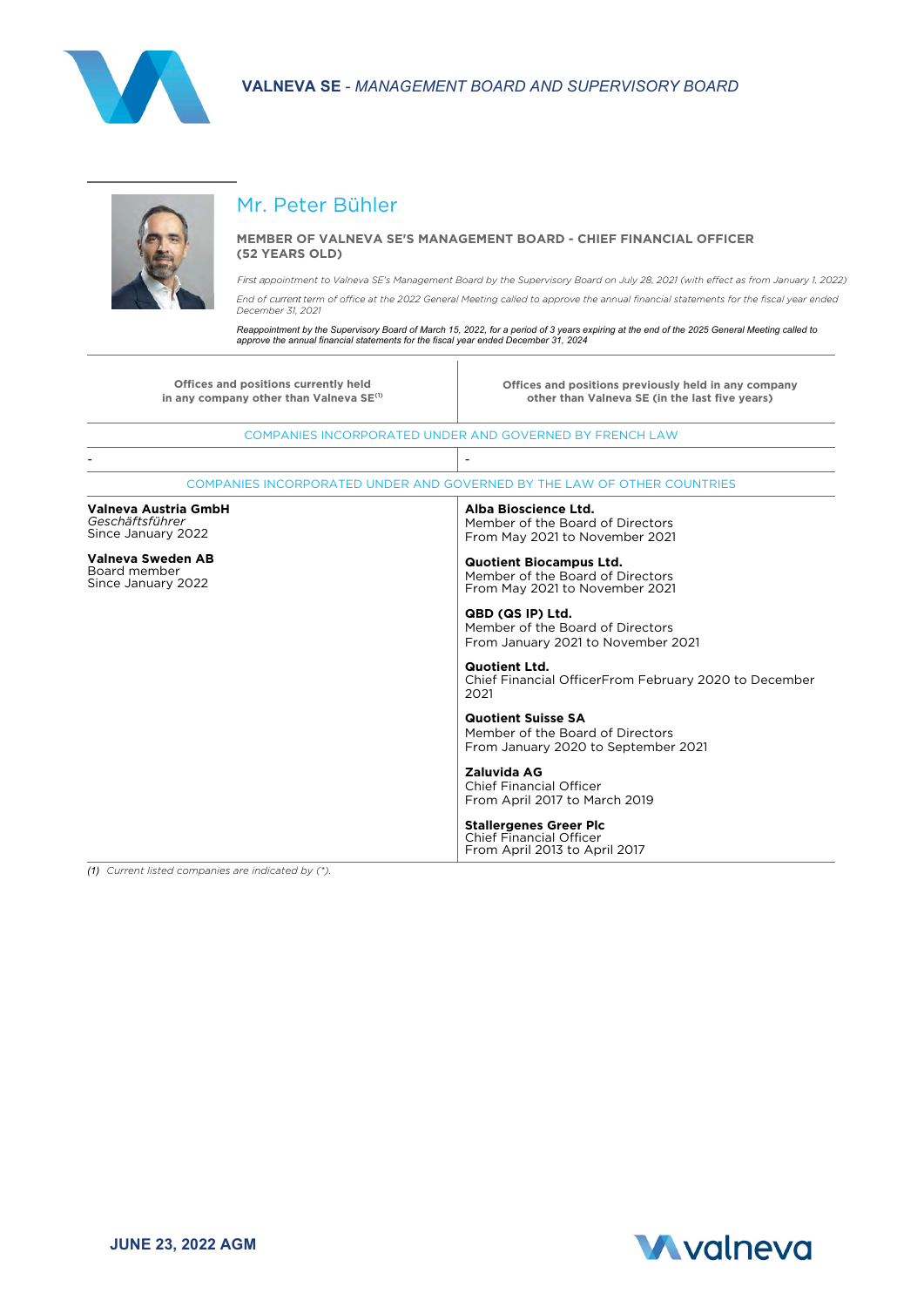

## **2. SUPERVISORY BOARD**

**Please note**: it is proposed to the shareholders of this Combined General Meeting to reappoint the following Supervisory Board members:

- Mr. Frédéric Grimaud (Resolution 5)
- Mr. James Sulat (Resolution 6)
- Ms. Anne-Marie Salaün (name used : Graffin) (Resolution 7)

It is also proposed to the shareholders of this Combined General Meeting to appoint two new members at the Company's Supervisory Board:

- the company Bpifrance Participations (Resolution 8)
- Mr. James Edward Connolly (Resolution 9)

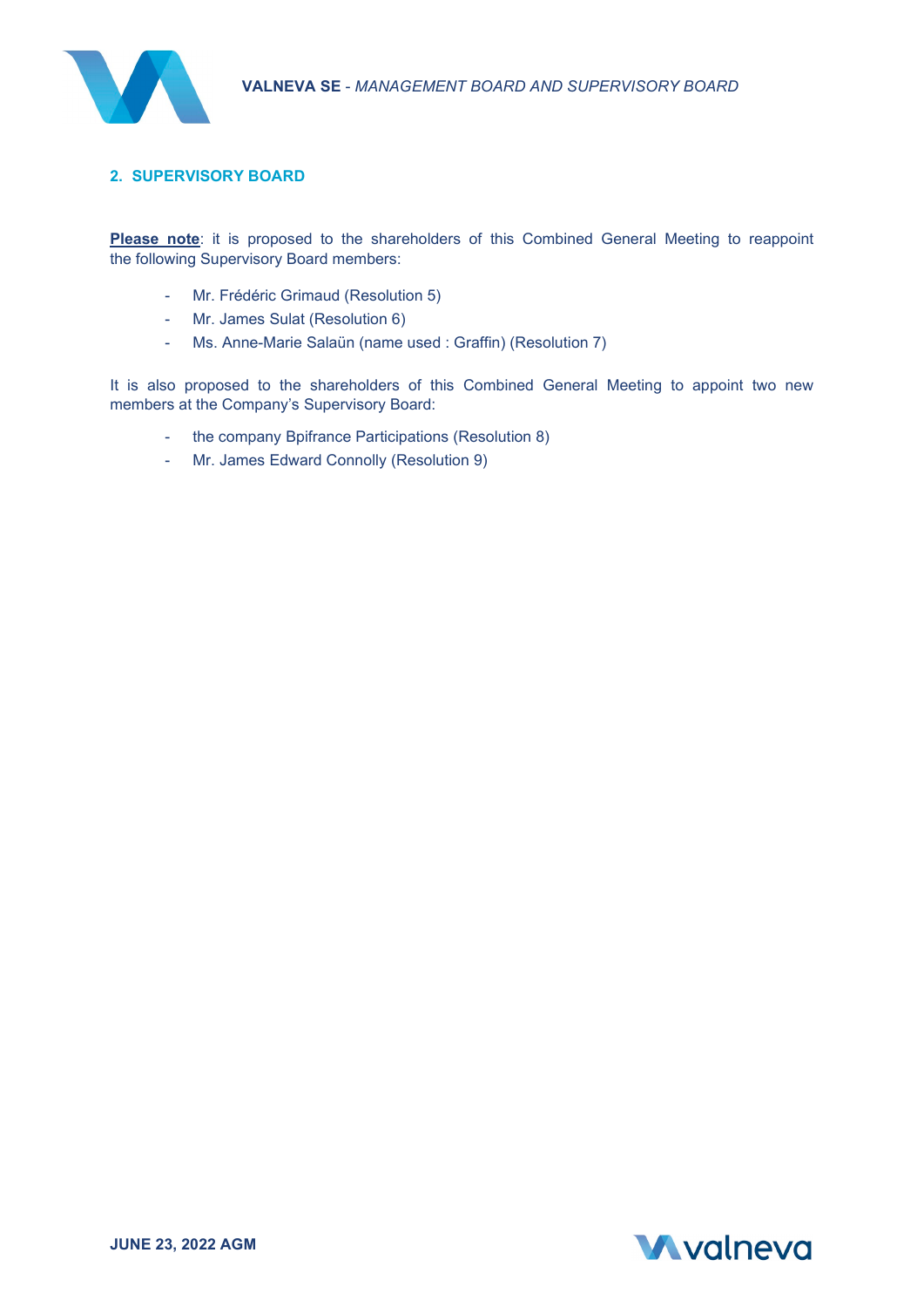



# Mr. Frédéric Grimaud

#### **CHAIR OF VALNEVA SE'S SUPERVISORY BOARD (58 YEARS OLD)**

*First appointment to Vivalis SA's (now Valneva SE) Supervisory Board by the Extraordinary General Meeting on November 29, 2002*

*End of current term of office at the 2022 General Meeting called to approve the annual financial statements for the fiscal year ended December 31, 2021*

*Reappointment proposed to the shareholders of this General Meeting*

| Independant                                                                                                                                                                                                                                                                                                                                                                                                                                                                                                                                                                                                                                                                                                                                                                                                                                                                                                                                                                                                                                                                                             | <b>Audit and Governance</b><br><b>Committee</b>                                                                                                                                                                                                                                                                                                                                                                           | <b>Nomination and Compensation</b><br><b>Committee</b>                                                                                                                                                                                                                                                                                                                                                                                                                                                                                                                                                                                                                                                                                                                                                                                                                                                                                                                                                                                                                           | <b>Experience</b><br>and expertise                                                                                       |
|---------------------------------------------------------------------------------------------------------------------------------------------------------------------------------------------------------------------------------------------------------------------------------------------------------------------------------------------------------------------------------------------------------------------------------------------------------------------------------------------------------------------------------------------------------------------------------------------------------------------------------------------------------------------------------------------------------------------------------------------------------------------------------------------------------------------------------------------------------------------------------------------------------------------------------------------------------------------------------------------------------------------------------------------------------------------------------------------------------|---------------------------------------------------------------------------------------------------------------------------------------------------------------------------------------------------------------------------------------------------------------------------------------------------------------------------------------------------------------------------------------------------------------------------|----------------------------------------------------------------------------------------------------------------------------------------------------------------------------------------------------------------------------------------------------------------------------------------------------------------------------------------------------------------------------------------------------------------------------------------------------------------------------------------------------------------------------------------------------------------------------------------------------------------------------------------------------------------------------------------------------------------------------------------------------------------------------------------------------------------------------------------------------------------------------------------------------------------------------------------------------------------------------------------------------------------------------------------------------------------------------------|--------------------------------------------------------------------------------------------------------------------------|
| No.                                                                                                                                                                                                                                                                                                                                                                                                                                                                                                                                                                                                                                                                                                                                                                                                                                                                                                                                                                                                                                                                                                     | Member from June 17, 2020<br>until May 4, 2022                                                                                                                                                                                                                                                                                                                                                                            |                                                                                                                                                                                                                                                                                                                                                                                                                                                                                                                                                                                                                                                                                                                                                                                                                                                                                                                                                                                                                                                                                  | Leader of an industrial group<br>in the field of life sciences                                                           |
|                                                                                                                                                                                                                                                                                                                                                                                                                                                                                                                                                                                                                                                                                                                                                                                                                                                                                                                                                                                                                                                                                                         | Offices and positions currently held<br>in any company other than Valneva SE <sup>(1)</sup>                                                                                                                                                                                                                                                                                                                               |                                                                                                                                                                                                                                                                                                                                                                                                                                                                                                                                                                                                                                                                                                                                                                                                                                                                                                                                                                                                                                                                                  | Offices and positions previously held in any company<br>other than Valneva SE (in the last five years)                   |
|                                                                                                                                                                                                                                                                                                                                                                                                                                                                                                                                                                                                                                                                                                                                                                                                                                                                                                                                                                                                                                                                                                         | COMPANIES INCORPORATED UNDER AND GOVERNED BY FRENCH LAW                                                                                                                                                                                                                                                                                                                                                                   |                                                                                                                                                                                                                                                                                                                                                                                                                                                                                                                                                                                                                                                                                                                                                                                                                                                                                                                                                                                                                                                                                  |                                                                                                                          |
| Groupe Grimaud La Corbière SAS<br>(formerly Groupe Grimaud La Corbière SA)<br>President & Chief Executive Officer<br>(Président - Directeur Général) since January 2021<br>(previously Chair of the Management Board)<br>(Président du directoire), since June 2004)<br><b>Choice Genetics SAS</b><br><b>Permanent representative of the company Groupe</b><br>Board<br>Since July 2020<br>• Nomination and Compensation Committee member<br>Since November 2014<br>Pen Ar Lan SA<br>Since July 2020<br><b>Filavie SAS</b><br>Since July 2017<br><b>Genesis Investment SAS</b><br>Supervisory Board member<br>(Membre du conseil de surveillance)<br>Since March 2016<br>Permanent representative of the company Groupe<br>the following companies:<br>Choice Genetics SAS - Since July 2020<br>Vital Meat SAS - Since December 2018<br>Hubbard Holding SAS - Since December 2015<br>Hypharm SAS - Since December 2015<br>Filavie SAS - Since December 2015<br>Novogen SAS - Since December 2015<br>Blue Genetics Holding SAS - Since December 2015<br>Grimaud Frères Holding SAS - Since December 2014 | Grimaud La Corbière SAS, in its capacity as Chair of the<br>(Membre du Comité de nomination et rémunération)<br>Chair of the Board (Président du conseil d'administration)<br>Chair of the Board (Président du conseil d'administration)<br>Grimaud La Corbière SAS in its capacity as President of<br>Permanent representative of the company Grimaud Frères<br>Holding SAS, in its capacity as President of the company | <b>Choice Genetics SAS</b><br>Board member (Administrateur)<br>From March 2020 to July 2020<br>La Couvée SAS<br>Management and Steering Committee member<br>(Membre du Comité de pilotage et de direction)<br>From June 2005 to J Mo moiuly 2020<br>Permanent representative of the company Groupe<br>the following companies:<br>Galor SAS<br>From December 2015 to December 2020<br>• Choice Genetics SAS<br>From December 2015 to March 2020<br>Permanent representative of the company Groupe<br>Grimaud La Corbière SA, in its capacity as Chair of the<br>Board of the company Choice Genetics SAS<br>From December 2015 to March 2020<br>Pen Ar Lan SA<br>From November 2011 to March 2020<br>Permanent representative of the company Grimaud<br>Frères Holding SAS, in its capacity as President of the<br>company Les élevages de la Fronière SAS<br>From July 2015 to December 2018<br>Permanent representative of the company Hubbard<br><b>Holding SAS.</b> in its capacity as President of the company<br><b>Hubbard SAS</b><br>From February 2013 to February 2018 | Grimaud La Corbière SA, in its capacity as of President of<br>Chair of the Board (Président du conseil d'administration) |
| <b>Grimaud Frères Sélection SAS</b><br>Since December 2015<br>Permanent representative of the company Choice                                                                                                                                                                                                                                                                                                                                                                                                                                                                                                                                                                                                                                                                                                                                                                                                                                                                                                                                                                                            |                                                                                                                                                                                                                                                                                                                                                                                                                           |                                                                                                                                                                                                                                                                                                                                                                                                                                                                                                                                                                                                                                                                                                                                                                                                                                                                                                                                                                                                                                                                                  |                                                                                                                          |
| <b>Genetics France SAS, in its capacity as President of</b><br>the company Choice Genetics SAS<br>Since December 2015                                                                                                                                                                                                                                                                                                                                                                                                                                                                                                                                                                                                                                                                                                                                                                                                                                                                                                                                                                                   |                                                                                                                                                                                                                                                                                                                                                                                                                           |                                                                                                                                                                                                                                                                                                                                                                                                                                                                                                                                                                                                                                                                                                                                                                                                                                                                                                                                                                                                                                                                                  |                                                                                                                          |

**JUNE 23, 2022 AGM**

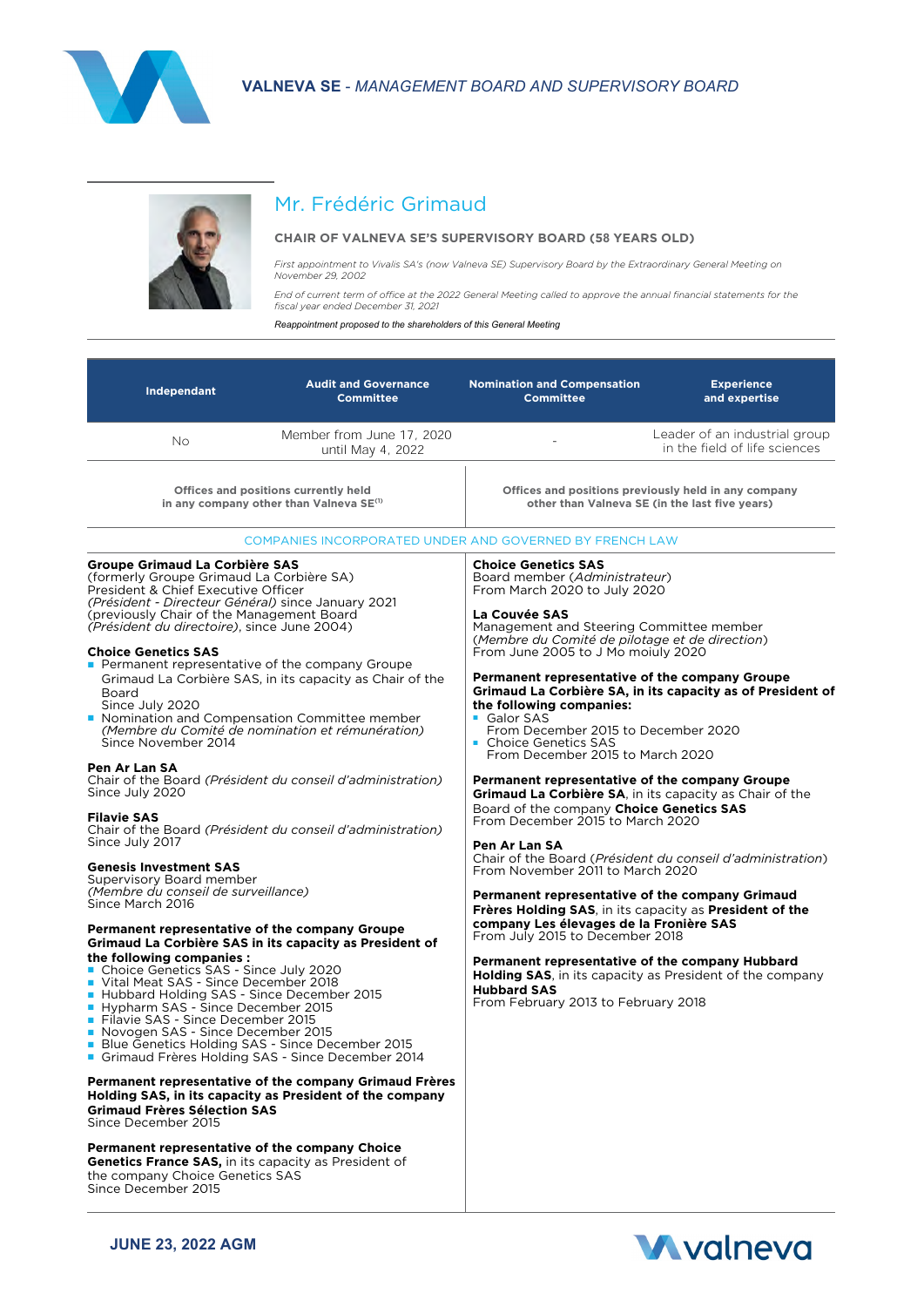

| COMPANIES INCORPORATED UNDER AND GOVERNED BY THE LAW OF OTHER COUNTRIES<br><b>BMR Blue Genetics Private Limited</b><br>Hubbard UK Ltd.<br>Board member (Administrateur)<br>Since July 2020<br>Director<br>Novogen NA Inc.<br>Chair of the Board<br>Since September 2017<br><b>Blue Genetics Mexico</b><br>Chair of the Board<br>Since July 2013<br><b>Grimaud Vietnam Company Limited</b><br>President<br>Since June 2009<br><b>Choice Genetics USA LLC</b><br>Board member<br><b>Hubbard LLC</b><br>Chair of the Board<br>Since May 2008<br>Grimaud (Putian) Breeding Farm Co Ltd.<br>Chair of the Board<br>Since December 2000<br>Director<br>Grimaud (Devang) Animal Health Co Ltd.<br>Chair of the Board<br>Since November 2000<br><b>Grimaud Italia SRL</b><br>Board member<br>Since 2000<br>Chengdu Grimaud Breeding Farm Co Ltd.<br>Chair of the Board<br>Since October 1996 | Offices and positions previously held in any company<br>other than Valneva SE (in the last five years)                                                                                                                                                                                                                                                                                                                                                                          |
|-------------------------------------------------------------------------------------------------------------------------------------------------------------------------------------------------------------------------------------------------------------------------------------------------------------------------------------------------------------------------------------------------------------------------------------------------------------------------------------------------------------------------------------------------------------------------------------------------------------------------------------------------------------------------------------------------------------------------------------------------------------------------------------------------------------------------------------------------------------------------------------|---------------------------------------------------------------------------------------------------------------------------------------------------------------------------------------------------------------------------------------------------------------------------------------------------------------------------------------------------------------------------------------------------------------------------------------------------------------------------------|
|                                                                                                                                                                                                                                                                                                                                                                                                                                                                                                                                                                                                                                                                                                                                                                                                                                                                                     |                                                                                                                                                                                                                                                                                                                                                                                                                                                                                 |
|                                                                                                                                                                                                                                                                                                                                                                                                                                                                                                                                                                                                                                                                                                                                                                                                                                                                                     | (Company liquidated on February 25, 2020)<br>From September 2017 to February 2020<br><b>Choice Genetics Vietnam</b><br>Chair of the Council<br>From January 2013 to February 2019<br><b>Hubbard Polska Sp Zoo</b><br>Supervisory Board member<br>From 2006 to February 2018<br><b>Blue Genetics Vietnam</b><br>Chairman of the Council<br>From July 2014 to January 2018<br>From March 2005 to December 2017<br><b>Ovogenetics Holding BV</b><br>From December 2014 to May 2016 |
| <b>OTHER POSITIONS</b>                                                                                                                                                                                                                                                                                                                                                                                                                                                                                                                                                                                                                                                                                                                                                                                                                                                              |                                                                                                                                                                                                                                                                                                                                                                                                                                                                                 |

**Sodiaal** Qualified Personality at the Office (*Personnalité Qualifiée au sein du Bureau*) Since February 2020

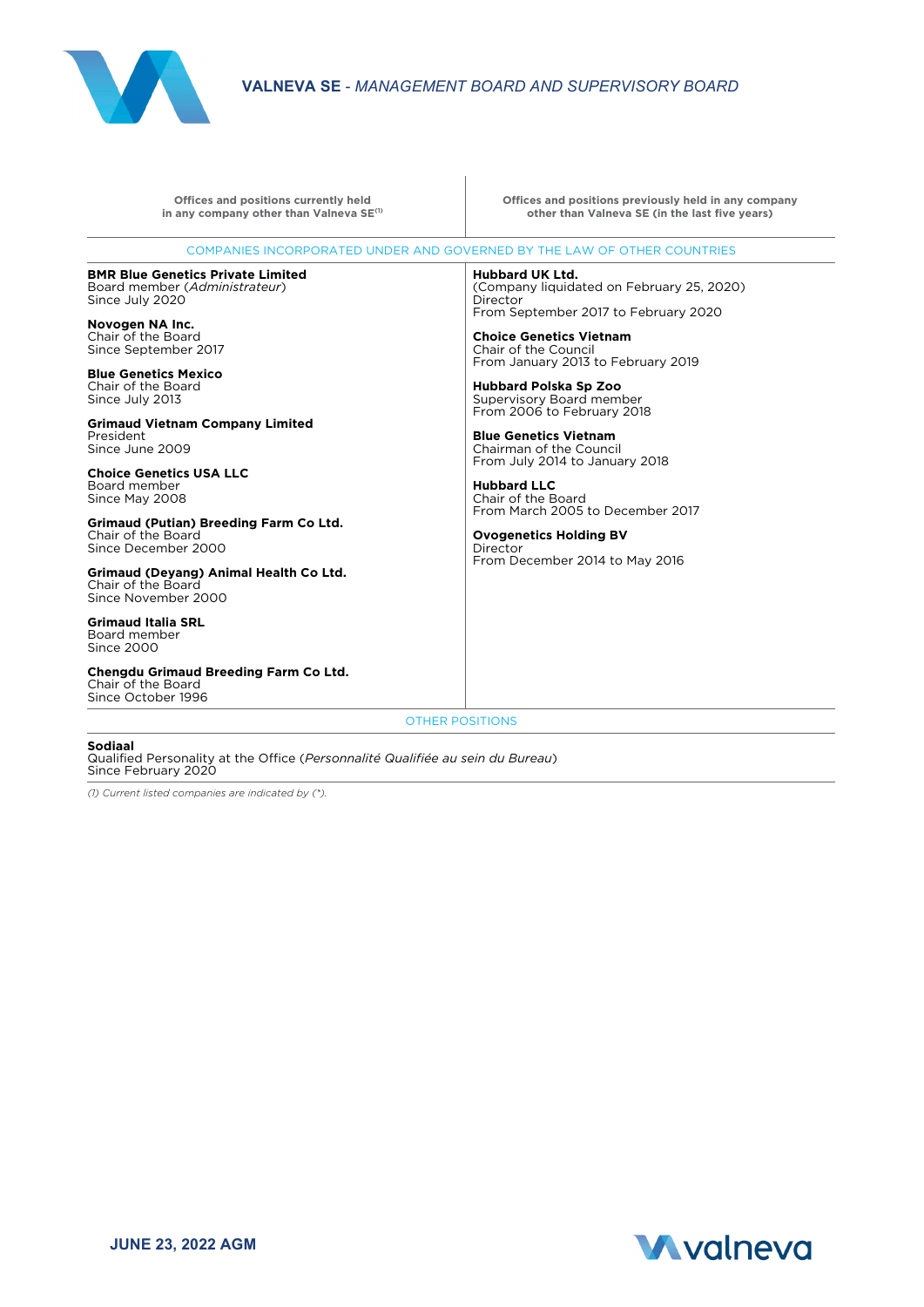



## Mr. James Sulat

#### **VICE-PRESIDENT OF VALNEVA SE'S SUPERVISORY BOARD (71 YEARS OLD)**

*First appointment to Valneva SE's Supervisory Board by the Extraordinary General Meeting on March 7, 2013 (with effect as from May 28, 2013)*

*End of current term of office at the 2022 General Meeting called to approve the annual financial statements for the fiscal year ended December 31, 2021*

*Reappointment proposed to the shareholders of this General Meeting*

| Independant                                                                                                                                                                                                                 | <b>Audit and Governance</b><br><b>Committee</b>                          | <b>Nomination and</b><br><b>Compensation Committee</b>                                                                                                                                                                                                                                                                                                                                                                                                                                                                                 | <b>Experience</b><br>and expertise                                |
|-----------------------------------------------------------------------------------------------------------------------------------------------------------------------------------------------------------------------------|--------------------------------------------------------------------------|----------------------------------------------------------------------------------------------------------------------------------------------------------------------------------------------------------------------------------------------------------------------------------------------------------------------------------------------------------------------------------------------------------------------------------------------------------------------------------------------------------------------------------------|-------------------------------------------------------------------|
| Yes                                                                                                                                                                                                                         | Member since March 23, 2021<br>(previously Chair,<br>since May 31, 2013) | Member<br>since March 23, 2021                                                                                                                                                                                                                                                                                                                                                                                                                                                                                                         | Finance, Strategy, Capital<br>Markets and Corporate<br>Governance |
| Offices and positions currently held<br>in any company other than Valneva SE <sup>(1)</sup>                                                                                                                                 |                                                                          | Offices and positions previously held in any company<br>other than Valneva SE (in the last five years)                                                                                                                                                                                                                                                                                                                                                                                                                                 |                                                                   |
|                                                                                                                                                                                                                             | COMPANIES INCORPORATED UNDER AND GOVERNED BY FRENCH LAW                  |                                                                                                                                                                                                                                                                                                                                                                                                                                                                                                                                        |                                                                   |
|                                                                                                                                                                                                                             |                                                                          | $\overline{\phantom{0}}$                                                                                                                                                                                                                                                                                                                                                                                                                                                                                                               |                                                                   |
|                                                                                                                                                                                                                             | COMPANIES INCORPORATED UNDER AND GOVERNED BY THE LAW OF OTHER COUNTRIES  |                                                                                                                                                                                                                                                                                                                                                                                                                                                                                                                                        |                                                                   |
| <b>GS Holdings, Inc.</b><br>Member of the Board of Directors<br>Since October 2021<br>Exicure, Inc. (*)<br>• Member of the Board of Directors<br>Since January 2021<br>• Chair of the Audit Committee<br>Since January 2021 |                                                                          | Arch Therapeutics, Inc.<br>Member of the Board of Directors<br>From August 2015 to December 2021<br><b>AMAG Pharmaceuticals, Inc.</b><br>• Chair of the Compensation Committee<br>From May 2019 to November 2020<br>• Member of the Board of Directors<br>From April 2014 to November 2020<br>• Transactions Committee member<br>From April 2014 to November 2020<br>Audit Committee member<br>From April 2014 to May 2019<br><b>Momenta Pharmaceuticals Inc.</b><br>• Member of the Board of Directors<br>From June 2018 to June 2019 |                                                                   |
|                                                                                                                                                                                                                             |                                                                          | Audit Committee member<br>From June 2008 to June 2019<br>• Nominations and Corporate Governance Committee<br>member<br>From June 2008 to June 2019<br>• Chair of the Board of Directors<br>From December 2008 to June 2018<br><b>Tolero Pharmaceuticals, Inc.</b><br>Member of the Board of Directors<br>From May 2015 to January 2017                                                                                                                                                                                                 |                                                                   |

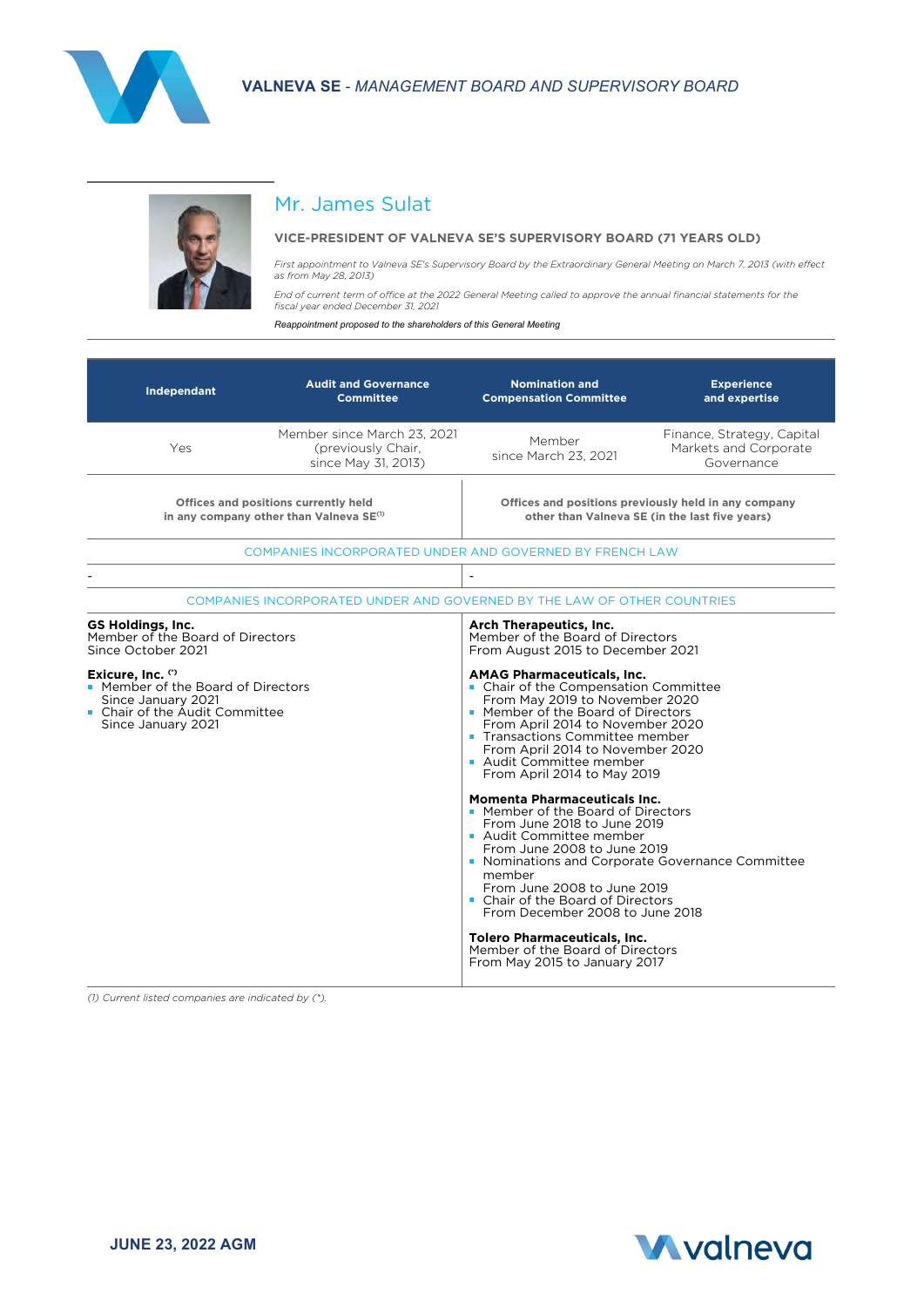



# Ms. Anne-Marie Graffin

## **MEMBER OF VALNEVA SE'S SUPERVISORY BOARD (61 YEARS OLD)**

*First appointment to Valneva SE's Supervisory Board by the Extraordinary General Meeting on March 7, 2013 (with effect as from July 5, 2013)*

*End of current term of office at the 2022 General Meeting called to approve the annual financial statements for the fiscal year ended December 31, 2021*

*Reappointment proposed to the shareholders of this General Meeting*

| Independant                                                                                                                                                                 | <b>Audit and Governance</b><br><b>Committee</b> | <b>Nomination and Compensation</b><br><b>Committee</b>                  | <b>Experience</b><br>and expertise                                                                     |
|-----------------------------------------------------------------------------------------------------------------------------------------------------------------------------|-------------------------------------------------|-------------------------------------------------------------------------|--------------------------------------------------------------------------------------------------------|
| Yes                                                                                                                                                                         |                                                 | Chair<br>since June 17, 2020                                            | Experience as an executive<br>in the vaccine industry                                                  |
| Offices and positions currently held<br>in any company other than Valneva SE <sup>(1)</sup>                                                                                 |                                                 |                                                                         | Offices and positions previously held in any company<br>other than Valneva SE (in the last five vears) |
|                                                                                                                                                                             |                                                 | COMPANIES INCORPORATED UNDER AND GOVERNED BY FRENCH LAW                 |                                                                                                        |
| <b>M2Care SAS</b><br>Board member (Administrateur)<br>Since October 2019                                                                                                    |                                                 |                                                                         |                                                                                                        |
| Nanobiotix SA (*)<br>Supervisory Board member<br>(Membre du conseil de surveillance)<br>Since January 2014                                                                  |                                                 |                                                                         |                                                                                                        |
| Sartorius Stedim Biotech SA (*)<br>Board member (Administrateur)<br>Since April 2015                                                                                        |                                                 |                                                                         |                                                                                                        |
| <b>SMAG Consulting SAS</b><br>(formerly SARL SMAG Consulting)<br>President since April 2021<br>(previously Managing Director (Gérant) of the SARL, since<br>September 2011) |                                                 |                                                                         |                                                                                                        |
|                                                                                                                                                                             |                                                 | COMPANIES INCORPORATED UNDER AND GOVERNED BY THE LAW OF OTHER COUNTRIES |                                                                                                        |
|                                                                                                                                                                             |                                                 |                                                                         |                                                                                                        |

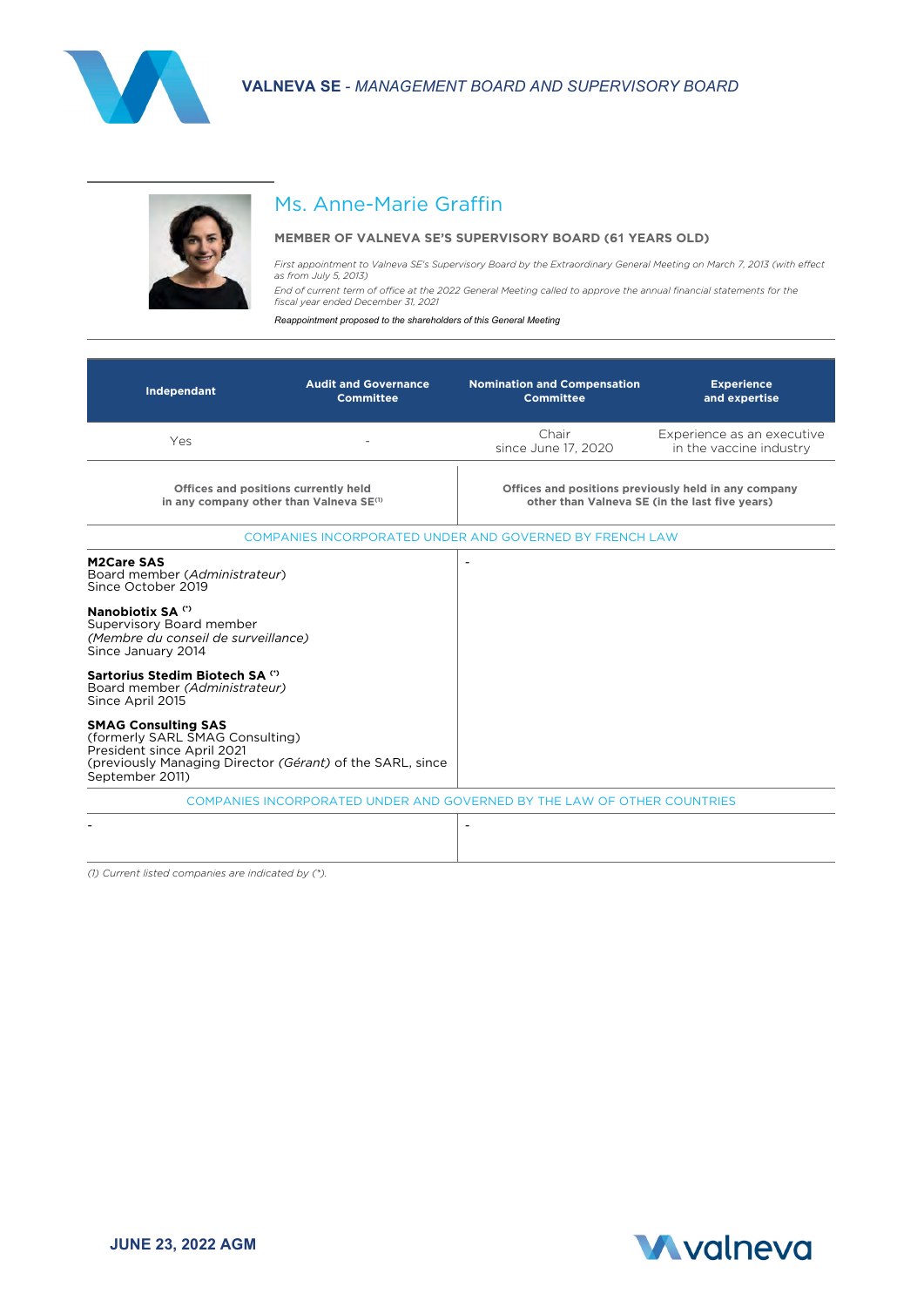



# Ms. Sharon Tetlow

#### **MEMBER OF VALNEVA SE'S SUPERVISORY BOARD (62 YEARS OLD)**

*Appointment to Valneva SE's Supervisory Board by the Ordinary General Meeting on June 17, 2020*

*End of term of office at the 2023 General Meeting called to approve the annual financial statements for the fiscal year ended December 31, 2022*

| Independent                                                                                                                                                                                                                                                                                                                                                                                                                                                                                                                  | <b>Audit and Governance</b><br><b>Committee</b>                                             | <b>Nomination and</b><br><b>Compensation Committee</b>                                                                                                                                                                                                                                                                                  | <b>Experience and expertise</b>                                                                               |
|------------------------------------------------------------------------------------------------------------------------------------------------------------------------------------------------------------------------------------------------------------------------------------------------------------------------------------------------------------------------------------------------------------------------------------------------------------------------------------------------------------------------------|---------------------------------------------------------------------------------------------|-----------------------------------------------------------------------------------------------------------------------------------------------------------------------------------------------------------------------------------------------------------------------------------------------------------------------------------------|---------------------------------------------------------------------------------------------------------------|
| Yes                                                                                                                                                                                                                                                                                                                                                                                                                                                                                                                          | Chair since<br>March 23, 2021 (and member<br>since June 17, 2020)                           |                                                                                                                                                                                                                                                                                                                                         | Seasoned financial executive<br>with more than three decades<br>specializing in the life sciences<br>industry |
|                                                                                                                                                                                                                                                                                                                                                                                                                                                                                                                              | Offices and positions currently held<br>in any company other than Valneya SE <sup>(1)</sup> |                                                                                                                                                                                                                                                                                                                                         | Offices and positions previously held in any company<br>other than Valneva SE (in the last five vears)        |
|                                                                                                                                                                                                                                                                                                                                                                                                                                                                                                                              | COMPANIES INCORPORATED UNDER AND GOVERNED BY FRENCH LAW                                     |                                                                                                                                                                                                                                                                                                                                         |                                                                                                               |
|                                                                                                                                                                                                                                                                                                                                                                                                                                                                                                                              | COMPANIES INCORPORATED UNDER AND GOVERNED BY THE LAW OF OTHER COUNTRIES                     | $\overline{\phantom{a}}$                                                                                                                                                                                                                                                                                                                |                                                                                                               |
| ShouTi Inc.<br>• Member of the Board of Directors<br>Since March 2022<br>Chair of the Audit Committee<br>Since March 2022<br>Dice Therapeutics, Inc. (*) (formerly Dice Molecules, Inc.)<br>• Member of the Nominating and Governance committee<br>Since February 2021<br>• Member of the Board of Directors<br>Since November 2020<br>• Chair of the Audit Committee<br>Since November 2020<br>Catalyst Biosciences, Inc. (*)<br>• Member of the Board of Directors<br>Since January 2020<br>• Chair of the Audit Committee |                                                                                             | <b>Altamont Pharma Acquisition Corp.</b><br>Member of the Board of Directors<br>From February 2021 to January 2022<br>Armetheon, Inc.<br>• Member of the Board of directors<br>From November 2016 to September 2017<br>• Member of the Audit Committee<br>From November 2016 to September 2017<br>• Member of the Transaction Committee |                                                                                                               |
| Since June 2020<br><b>Potrero Hill Advisors, LLC</b><br>Managing Partner<br>Since January 2016                                                                                                                                                                                                                                                                                                                                                                                                                               |                                                                                             | <b>OTHER POSITIONS</b>                                                                                                                                                                                                                                                                                                                  |                                                                                                               |

#### **Katherine Michiels School, Project Open Mind**  Board member

Since February 2016

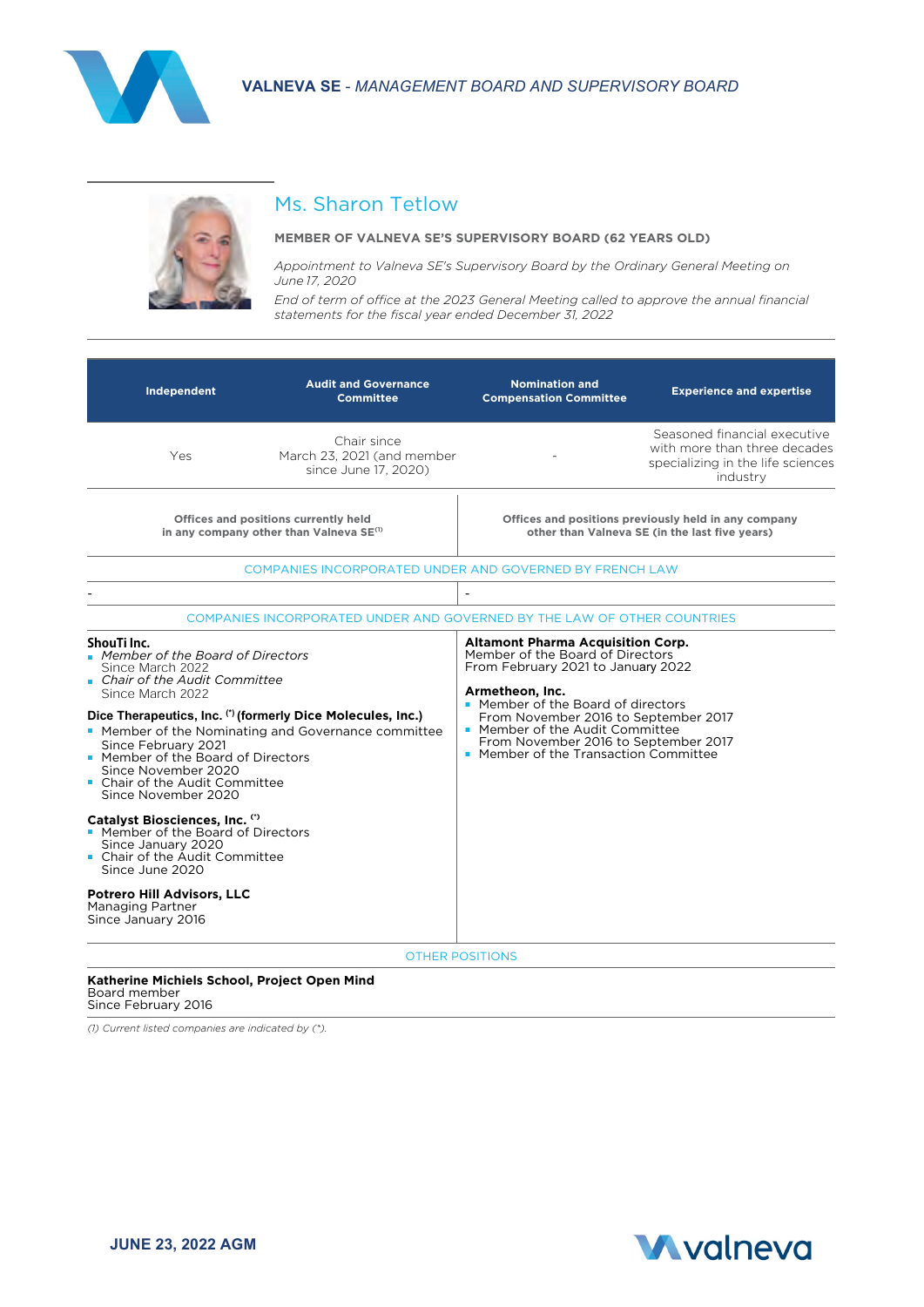



# Ms. Johanna Pattenier

#### **MEMBER OF VALNEVA SE'S SUPERVISORY BOARD (62 YEARS OLD)**

*Appointment to Valneva SE's Supervisory Board by the Ordinary General Meeting on June 17, 2020*

*End of term of office at the 2023 General Meeting called to approve the annual financial statements for the fiscal year ended December 31, 2022*

| Independent | <b>Audit and Governance</b><br><b>Committee</b>                                             | <b>Nomination and</b><br><b>Compensation Committee</b>                                                        | <b>Experience and expertise</b>                                                                                                              |
|-------------|---------------------------------------------------------------------------------------------|---------------------------------------------------------------------------------------------------------------|----------------------------------------------------------------------------------------------------------------------------------------------|
| Yes.        | Member<br>since May 4, 2022                                                                 | Member<br>since June 17, 2020                                                                                 | Seasoned executive with<br>more than two decades of<br>market access, medical and<br>commercial experience in the<br>pharmaceutical industry |
|             | Offices and positions currently held<br>in any company other than Valneva SE <sup>(1)</sup> |                                                                                                               | Offices and positions previously held in any company<br>other than Valneva SE (in the last five years)                                       |
|             | COMPANIES INCORPORATED UNDER AND GOVERNED BY FRENCH LAW                                     |                                                                                                               |                                                                                                                                              |
|             |                                                                                             | $\overline{\phantom{a}}$                                                                                      |                                                                                                                                              |
|             | COMPANIES INCORPORATED UNDER AND GOVERNED BY THE LAW OF OTHER COUNTRIES                     |                                                                                                               |                                                                                                                                              |
|             |                                                                                             | <b>Novartis Vaccines and Diagnostics</b><br>Site Head and General Manager<br>From March 2015 to December 2016 |                                                                                                                                              |

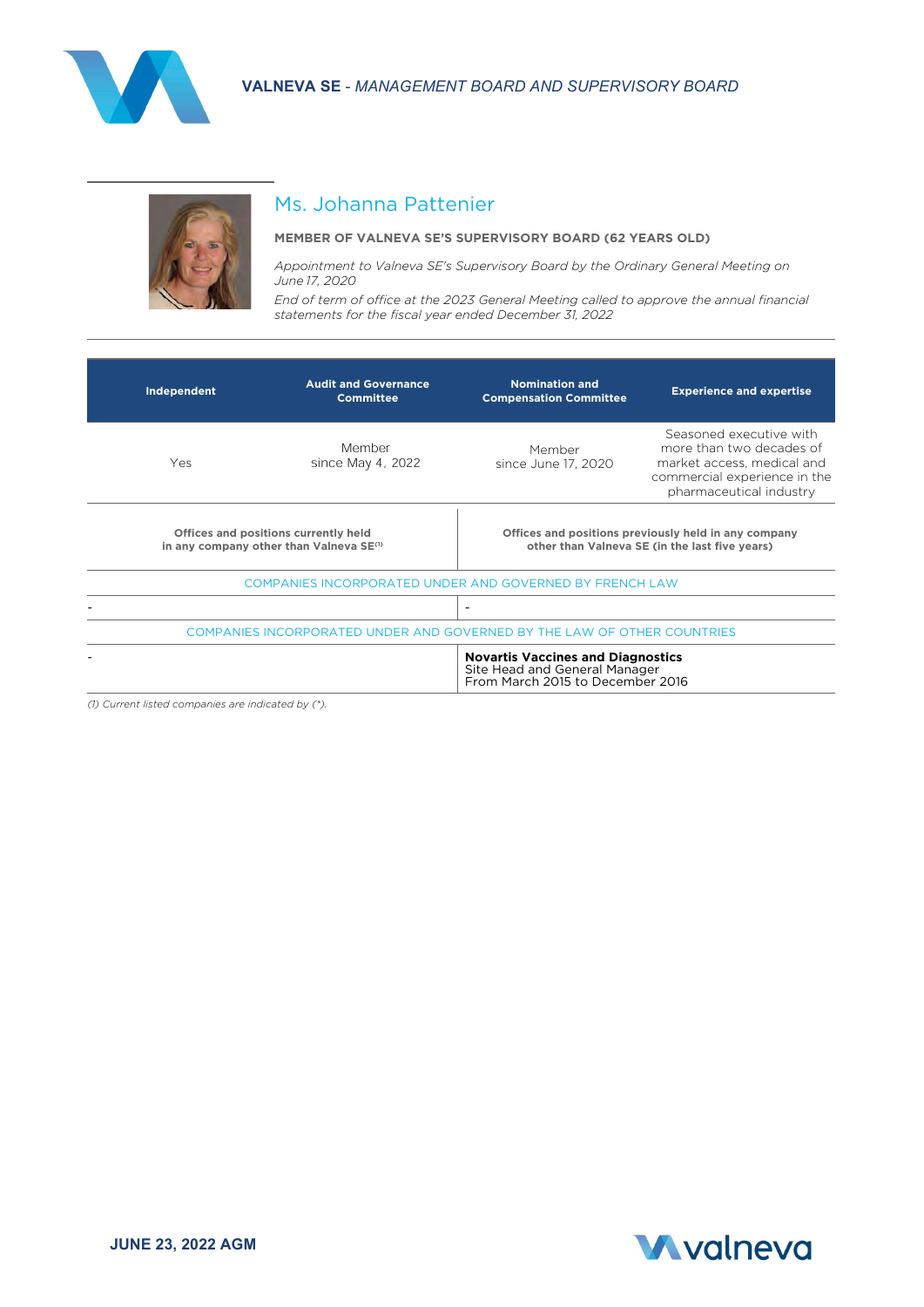

## **CAPITAL HELD BY THE SUPERVISORY BOARD MEMBERS WHOSE REAPPOINTMENT IS PROPOSED TO THE SHAREHOLDERS**

#### **Information at May 31, 2022**

| <b>Shares owned</b>                                                                     | Number of equity warrants owned                                                   |
|-----------------------------------------------------------------------------------------|-----------------------------------------------------------------------------------|
| 270.496 Valneva SE ordinary shares<br>(or 0.25% of the share capital of the<br>Company) | <b>6,250 BSA 27, giving right to 6,250</b><br>Valneva SE ordinary shares in total |
| 27,242 Valneva SE ordinary shares<br>(or 0.03% of the share capital of the<br>Company)  | <b>3,125 BSA 27.</b> giving right to 3,125<br>Valneva SE ordinary shares in total |
| 11,125 Valneva SE ordinary shares<br>(or 0.01% of the share capital of the<br>Company)  | <b>3,125 BSA 27.</b> giving right to 3,125<br>Valneva SE ordinary shares in total |
|                                                                                         |                                                                                   |